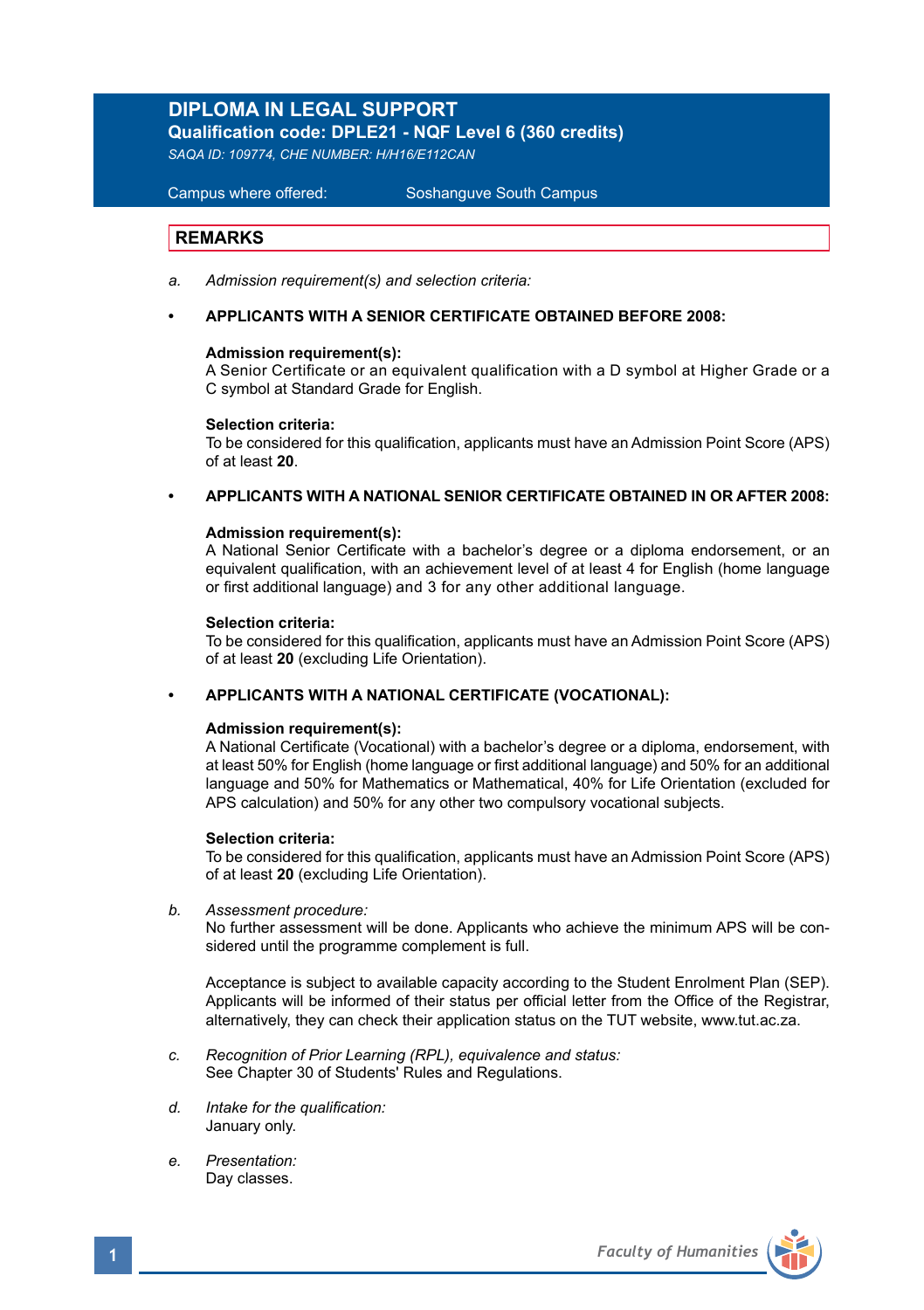- *f. Minimum duration:* Three years.
- *g. Exclusion and readmission:* See Chapter 2 of Students' Rules and Regulations.
- *h. Work-Integrated Learning in Legal Support:*  See Chapter 5 of Students' Rules and Regulations.

# **CURRICULUM**

| <b>FIRST YEAR</b>                        |                                                                                                             |                          |                             |                               |  |  |
|------------------------------------------|-------------------------------------------------------------------------------------------------------------|--------------------------|-----------------------------|-------------------------------|--|--|
| <b>CODE</b>                              | <b>MODULE</b>                                                                                               | <b>NQF-L</b>             | <b>CREDIT</b>               | <b>PREREQUISITE MODULE(S)</b> |  |  |
| CAP105X                                  | <b>Communication for Academic</b><br>Purposes                                                               | (5)                      | (10)                        |                               |  |  |
| ILS125D                                  | Information Literacy Skills (block<br>module)                                                               | (5)                      | (2)                         |                               |  |  |
| LFS125X<br>LED105D<br>LOA105D<br>LSY105D | Life Skills (block module)<br>Legal Drafting I<br>Law Office Administration I<br>Legal Support Technology I | (5)<br>(5)<br>(5)<br>(5) | (2)<br>(16)<br>(20)<br>(16) |                               |  |  |
| <b>FIRST SEMESTER</b>                    |                                                                                                             |                          |                             |                               |  |  |
| CPL115X<br>LLS115D                       | Computer Literacy<br>Legal Practice for Legal Support                                                       | (5)<br>(5)               | (10)<br>(14)                |                               |  |  |
| <b>SECOND SEMESTER</b>                   |                                                                                                             |                          |                             |                               |  |  |
| CLS115D<br>CVP115D<br>LSS115D            | Civil Procedure for Legal Support<br>Conveyancing Practice I<br>Legal Support Skills                        | (5)<br>(5)<br>(5)        | (10)<br>(10)<br>(10)        |                               |  |  |
| TOTAL CREDITS FOR THE FIRST YEAR:        |                                                                                                             |                          | 120                         |                               |  |  |

### **SECOND YEAR**

| <b>CODE</b>                              | <b>MODULE</b>                                                                        | <b>NOF-L</b>             | <b>CREDIT</b>               | <b>PREREQUISITE MODULE(S)</b>                                                 |  |  |
|------------------------------------------|--------------------------------------------------------------------------------------|--------------------------|-----------------------------|-------------------------------------------------------------------------------|--|--|
| LED206D<br>LOA206D<br>LSY206D            | Legal Drafting II<br>Law Office Administration II<br>Legal Support Technology II     | (6)<br>(6)<br>(6)        | (20)<br>(20)<br>(20)        | Legal Drafting I<br>Law Office Administration I<br>Legal Support Technology I |  |  |
| <b>FIRST SEMESTER</b>                    |                                                                                      |                          |                             |                                                                               |  |  |
| CIG316D<br>CVP216D<br>LAC316D<br>LCO216D | Civil Litigation<br>Conveyancing Practice II<br>Legal Accounting<br>Law of Contracts | (6)<br>(6)<br>(6)<br>(6) | (10)<br>(10)<br>(12)<br>(8) | Civil Procedure for Legal Support<br>Conveyancing Practice I                  |  |  |
| <b>SECOND SEMESTER</b>                   |                                                                                      |                          |                             |                                                                               |  |  |
| BOC316D<br>WDE216D                       | <b>Bills of Cost</b><br>Wills and Deceased Estate<br>Administration                  | (6)<br>(6)               | (10)<br>(10)                |                                                                               |  |  |
| TOTAL CREDITS FOR THE SECOND YEAR:       |                                                                                      |                          | 120                         |                                                                               |  |  |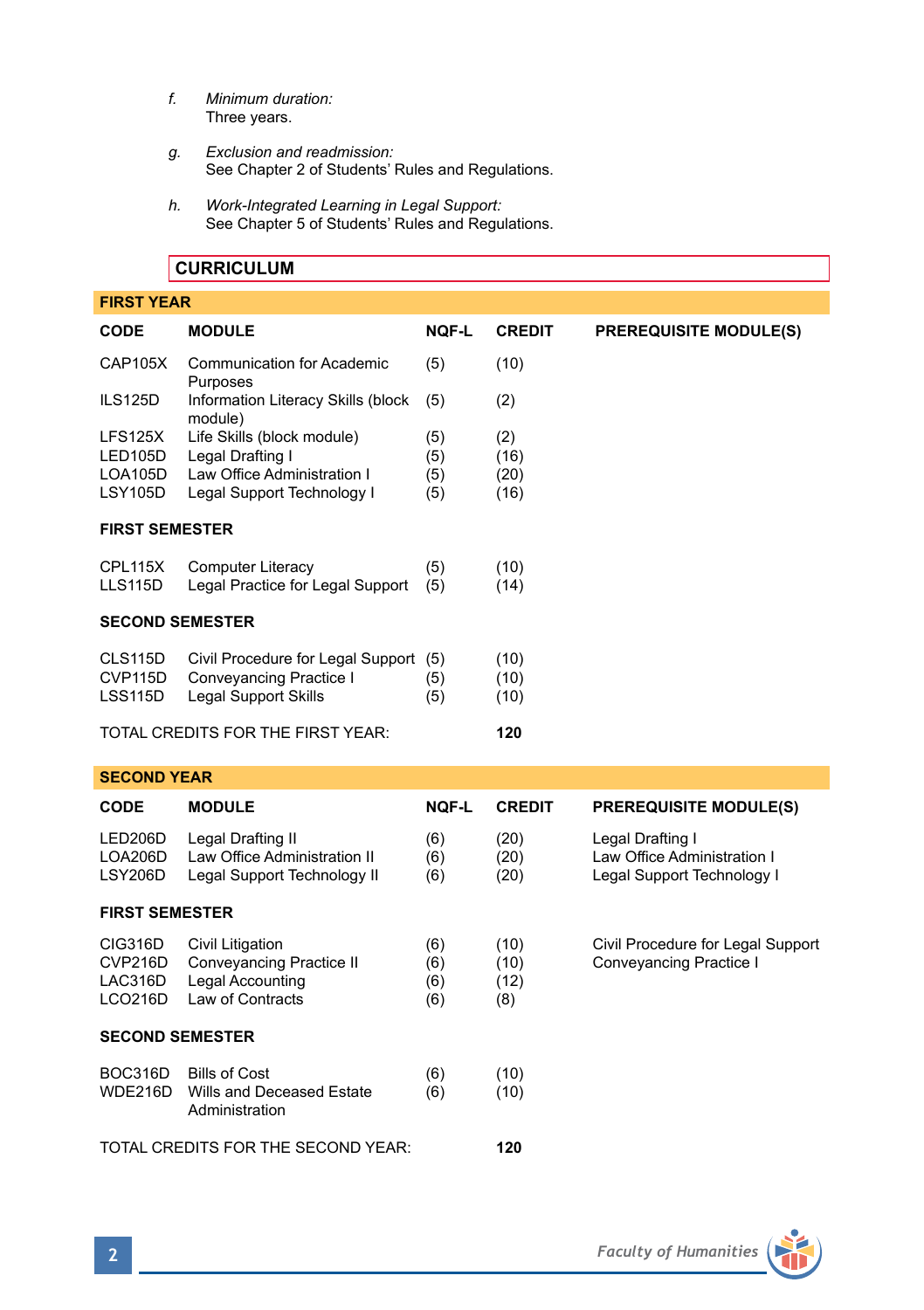# **THIRD YEAR CODE MODULE NQF-L CREDIT PREREQUISITE MODULE(S)** WLE306D Work-Integrated Learning in (6) (120) Legal Support TOTAL CREDITS FOR THE THIRD YEAR: **120** TOTAL CREDITS FOR THE QUALIFICATION: **360**

# **MODULE INFORMATION (OVERVIEW OF SYLLABUS)**

The syllabus content is subject to change to accommodate industry changes. Please note that a more detailed syllabus is available at the department or in the study guide that is applicable to a particular module. At time of publication, the syllabus content was defined as follows:

# **B**

#### **BILLS OF COST (BOC316D) 1 X 2-HOUR PAPER** *(Module custodian: Department of Law)*

Draft bills of cost for taxation purposes. (Total tuition time: ± 100 hours)

### **C**

#### **CIVIL LITIGATION (CIG316D) 1 X 2-HOUR PAPER** *(Module custodian: Department of Law)*

Magistrates' Court Act, 1944 (Act No. 32 of 1944), Magistrates' Court Rules, Supreme Court Act, 1959 (Act No. 59 of 1959), Uniform rules. The nature of a defended matter (litigation). Draft all pleadings in defended matters. The use of expert witnesses. Subpoenas. Pre-trial conference. Brevet to council. Withdrawal of attorney. Court-annexed Mediation. (Total tuition time: ± 100 hours)

#### **CIVIL PROCEDURE FOR LEGAL SUPPORT (CLS115D) 1 X 2-HOUR PAPER** *(Module custodian: Department of Law)*

Introduction to the Magistrates' Court Act, 1994 (Act No. 32 of 1944), Supreme Court Act, 1959 (Act No. 59 of 1959), Magistrates' Court Rules and Uniform Rules. Distinguish between action and application proceedings. Chronological order of steps in undefended civil matters. Jurisdiction. The South African court system. National Credit Act, 2005 (Act No. 34 of 2005). Letters of demand. Simple Summons and Combined Summons. Provisional Sentence Summons. Default Judgment. Warrant of Execution. Section 65 steps. Emolument Attachment Orders. Garnishee Orders. Debt counselling process. Distinguish between motion court and trial court. (Total tuition time: not available)

# **COMMUNICATION FOR ACADEMIC PURPOSES (CAP105X) 1 X 3-HOUR PAPER**

# *(Module custodian: Department of Applied Languages)*

A workable knowledge of English is an essential skill for any graduate who is required to conduct themselves successfully in a professional working environment. This module will equip students with the competencies required to compose a selection of written texts related to communicating both internally and externally within a professional environment. In addition, the module includes strategies that are essential for the effective communication in various situations, including small groups to avoid unproductive conflict, a multicultural context, etc. (Total tuition time: not available)

# **COMPUTER LITERACY (CPL115X) CONTINUOUS ASSESSMENT**

### *(Module custodian: Department of End User Computing)*

Students have to acquire foundational knowledge in computing fundamentals, essential digital skills in key applications based on MS Office Suite and network basics (i.e. MS Outlook and Internet). Students will do online exams that are mapped with SAQA. (Total tuition time: not available)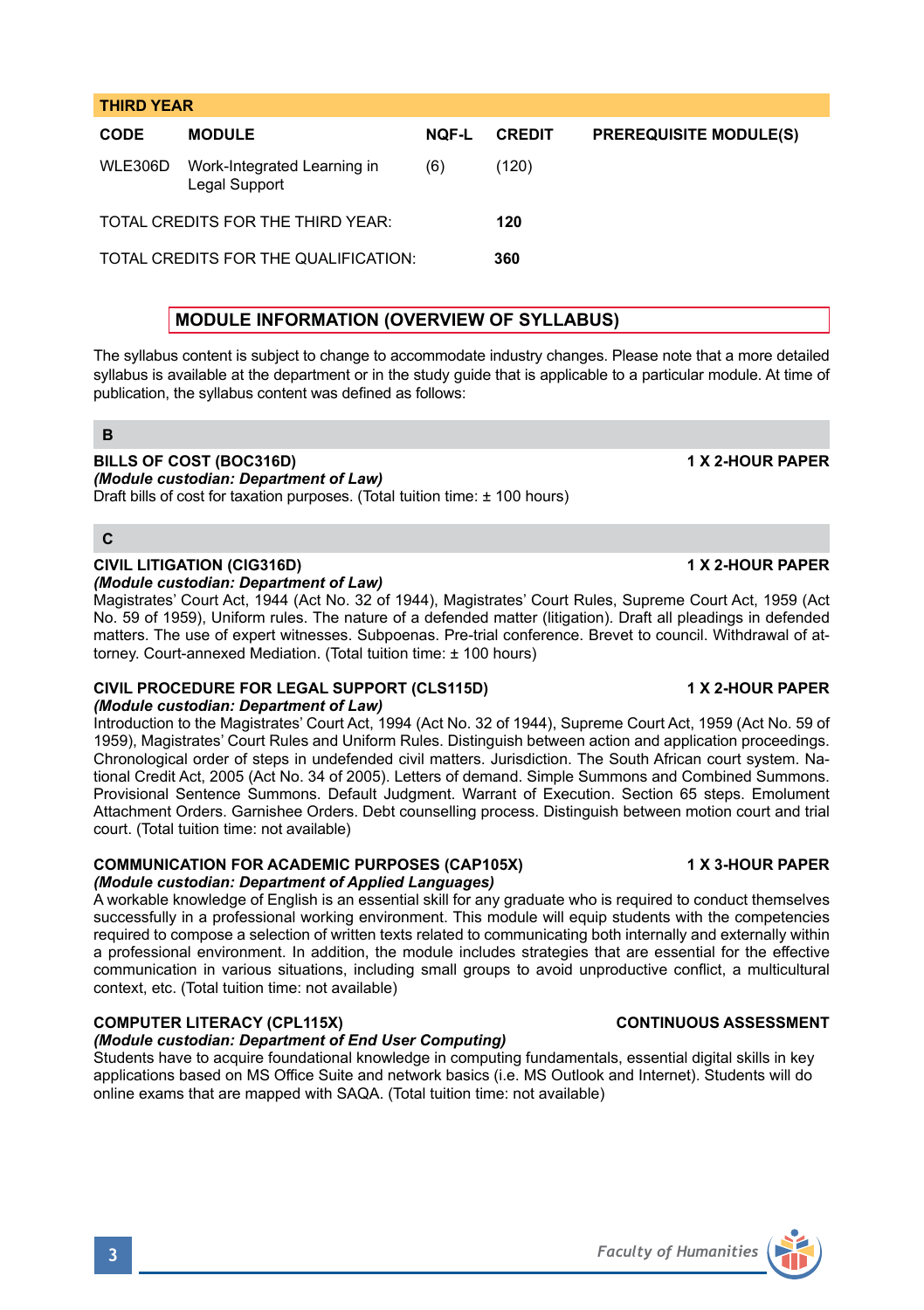# **CONVEYANCYING PRACTICE I (CVP115D) 1 X 3-HOUR PAPER (OPEN BOOK)**

# *(Module custodian: Department of Law)*

General concepts and introduction. Parties involved in preparing and registering deeds. General requirements for preparing and lodging deeds. The procedure for registering deeds. The power of attorney to pass transfer. General transfers. (Total tuition time: not available)

# **CONVEYANCYING PRACTICE II (CVP216D) 1 X 3-HOUR PAPER (OPEN BOOK)**

*(Module custodian: Department of Law)* 

Estate transfers. Sectional titles. Conventional and sectional mortgage bonds. Miscellaneous acts in relation to registered mortgage bonds. Instalment sale agreements of immovable property in terms of the Alienation of Land Act, 1981 (Act No. 68 of 1981). (Total tuition time: not available)

### **I**

# **INFORMATION LITERACY SKILLS (ILS125D) CONTINUOUS ASSESSMENT**

#### *(Module custodian: Directorate of Library and Information Services)*

Introduction of information literacy. Development of a search strategy and application of a search string to search engines and academic databases. Evaluation of information sources. Ethical and legal use of information. (Total tuition time: not available)

### **L**

# **LAW OF CONTRACTS (LCO216D) 1 X 2-HOUR PAPER**

*(Module custodian: Department of Law)* 

General Principles of the Law of Contract. (Total tuition time: not available)

# **LAW OFFICE ADMINISTRATION I (LOA105D) CONTINUOUS ASSESSMENT**

### *(Module custodian: Department of Law)*

Introduction to business concepts and the business environment. Functions of administrative legal office management. The process of problem-solving and effective legal communication. Introduction to the basics of human resources. Employee wellness. Quality and quantity control in law firms. Productivity in law firms. Administrative systems in law firms. Legal documentation. Managing office activities in law firms. Basic customer service management in law firms. (Total tuition time: not available)

# **LAW OFFICE ADMINISTRATION II (LOA206D) CONTINUOUS ASSESSMENT**

### *(Module custodian: Department of Law)*

Human resource issues in a legal office. Advanced administrative processes in a legal office. Financial management in a legal office. Business plan. Management tasks in a legal office. Basic conditions of employment in a legal office. Law Practice Management. (Total tuition time: not available)

# **LEGAL ACCOUNTING (LAC316D) CONTINUOUS ASSESSMENT**

### *(Module custodian: Department of Law)*

Introduction to accounting for attorneys. Value added tax (VAT). The double entry principle and cash transactions. Non-cash transactions. The closing off process and the compilation of trial balance statements. (Total tuition time: ± 120 hours)

# **LEGAL DRAFTING I (LED105D) CONTINUOUS ASSESSMENT**

### *(Module custodian: Department of Law)*

Business writing skills. Report writing. Comprehension testing. Compiling agendas and minutes of meetings. Summarising court cases. Completing forms used in the legal environment. Drafting affidavits. Introduction to Legal Research. (Total tuition time: ± 160 hours)

### **LEGAL DRAFTING II (LED206D) CONTINUOUS ASSESSMENT**

### *(Module custodian: Department of Law)*

Index and paginating court documents. Skills testing on reading, writing and comprehension. Writing skills. (Total tuition time: ± 200 hours)